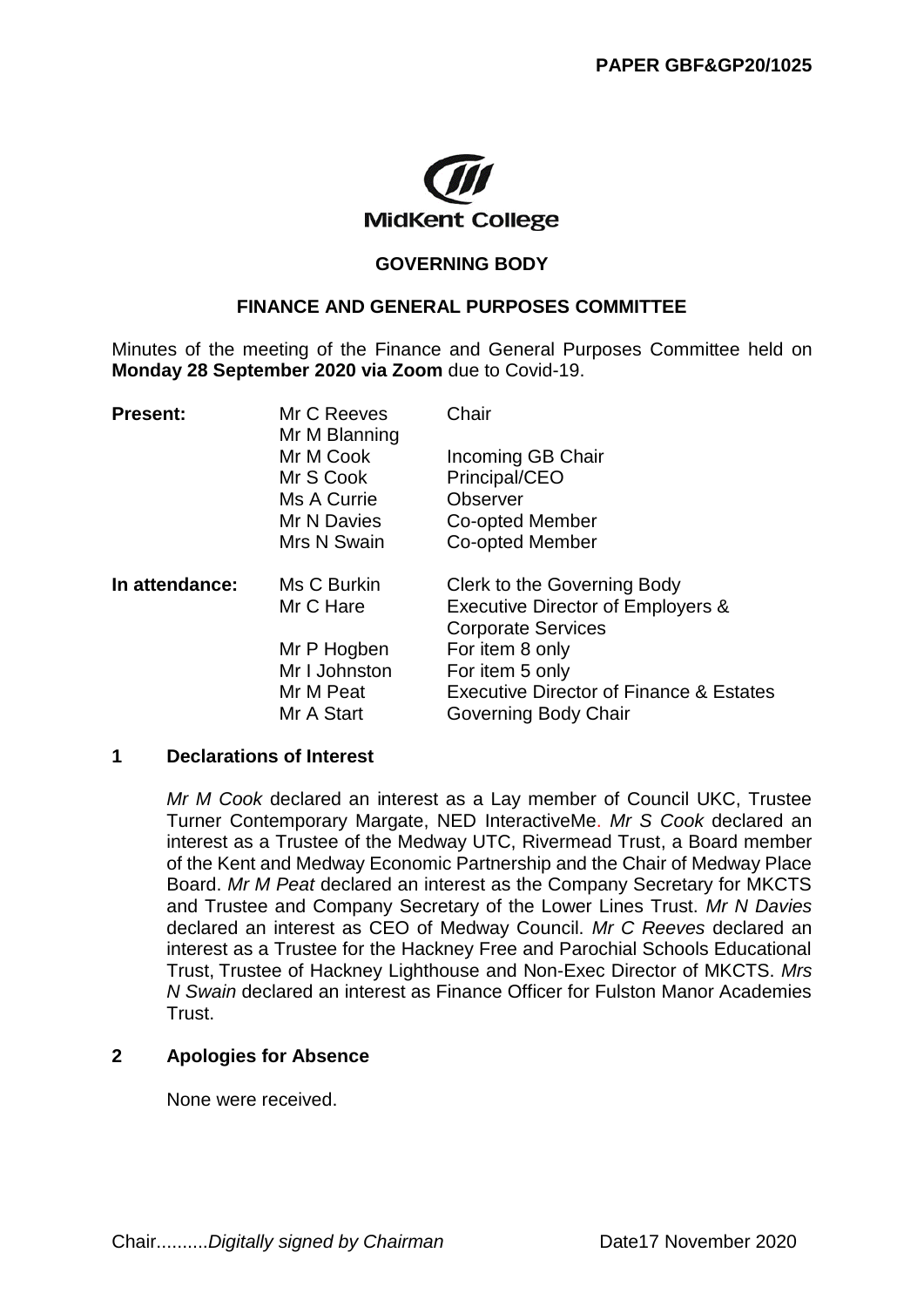Welcome to new members Martin Cook as incoming Chair of Governing Body and Alison Currie, recommended new Governor. Their attendance was agreed and recorded.

### **3 Minutes of the meeting held on 6 July 2020 2020**

The minutes of the meeting held on 6 July 2020, Paper GBF&GP19/1016 and confidential minutes, were accepted as a true record and digitally signed by the Chairman.

### **4 Matters Arising and Outstanding Matters Report**

There were no matters arising.

Members discussed Paper GBF&GP20/1017, the Outstanding Matters Report.

- No 1. Capital Projects Feasibility Study To be completed once project commences. **Ongoing**.
- No 2. Estate MLPS Currently, the focus is on reducing the electricity usage and minimising waste. **Ongoing.**
- No 3. Utilisation of College Reserves Update This action cannot be completed until the MKCTS delegations are confirmed. **Ongoing.**
- No 4. UCM Campus Costs No further analysis is possible. **Complete.**
- No 5. Risk Register Review This item will be on all agendas as a verbal cross check that risks have been considered within the meeting papers. **Complete.**
- No 6. Environmental & Sustainability Policy Approved at Governing Body. **Complete.**

Financial Regulations & Procedures – on agenda. There was some discussion regarding delegation of authorities for MKCTS which are unresolved and therefore this will be brought forward to a meeting once the strategy has been agreed. **Ongoing.**

**Action: BF 2021**

- No 7. Annual Review of Terms of Reference Approved at Governing Body **Complete**.
- No 8. Committee Self-assessment & Improvement plan for 2020/21 Approved at Governing Body. **Complete**.

## **5 HR Annual Report including MLPs Paper GBF&GP20/1018**

Ian Johnston joined the meeting to present the report which informed the Committee of the latest workforce information and provided an update on progress against HR MLPs. He highlighted the following points and took questions:

• This report highlighted current turnover at 17.77% down from 25.54% when last reported. Members asked for comparison data and were assured that the College is in line with the local sector. Members congratulated the College on this improvement.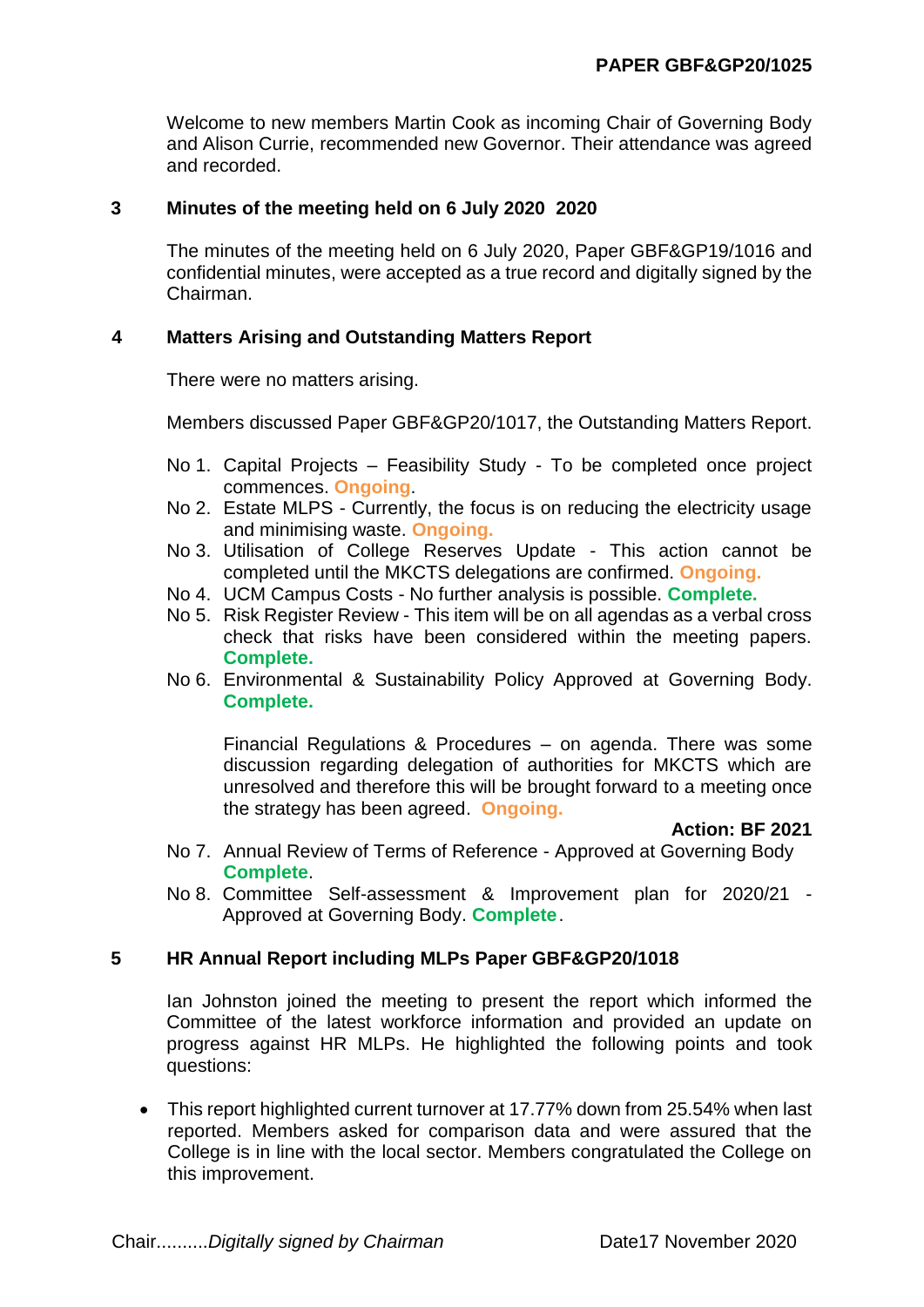- The average sickness days lost has decreased from 7.83 days per person to 6.90 but if leavers were removed, days lost would improve to 6.11 days per person. Covid has had an impact on sickness but staff are continuing to work from home if they are self-isolating.
- Exit interview responses have improved by 8% and remain above our target of 70% at 83.16%. Members challenged the variance regarding morale but were assured this is an improving picture. They also discussed the wellbeing of the staff and the various support in place.
- Recruitment remains a challenge in certain areas such as Electrical and Plumbing. The College is launching a campaign to encourage trades into teaching.
- Employment Policy Updates have been reviewed and updated in accordance with decisions taken at Business Continuity Group meetings.
- The last remaining Employment Tribunal case has now been officially 'struckout'.
- MLPs were noted.
- Mandatory Training Members challenged some of the outstanding training and the way it is being managed. They were informed that staff are reminded the training is contractual and given sufficient warning and time to complete before any conduct discussions are carried out.
- Diversity data members challenged the representation of BME staff and were informed an update will be included in the Equality & Diversity Annual Report but are aware improvements need to be made in this area. The College is actively reaching out to local diverse communities.
- Gender and Equality members noted these reports were presented at the last meeting and asked for progress on the review of the management spine salary scale. It was reported that the review is ongoing. Members noted that further debate is required on this subject.

# **Action: BF future debate**

Members thanks I Johnston for attending and asked that the next report includes information regarding the mental health of staff and specific action taken.

# **Action: I Johnson**

The Annual Report will be presented at the Governing Body meeting on 14 October 2020.

# **6 Draft Management Accounts to the end of July 2020**

Martin Peat introduced paper GBF&GP20/1019, the MKC draft management accounts to the end of July 2020 and the MKCTS draft management accounts to the end of July 2020, paper GBF&GP20/1019a.

## *This item was minuted as confidential.*

Members **accepted** the accounts and thanked M Peat.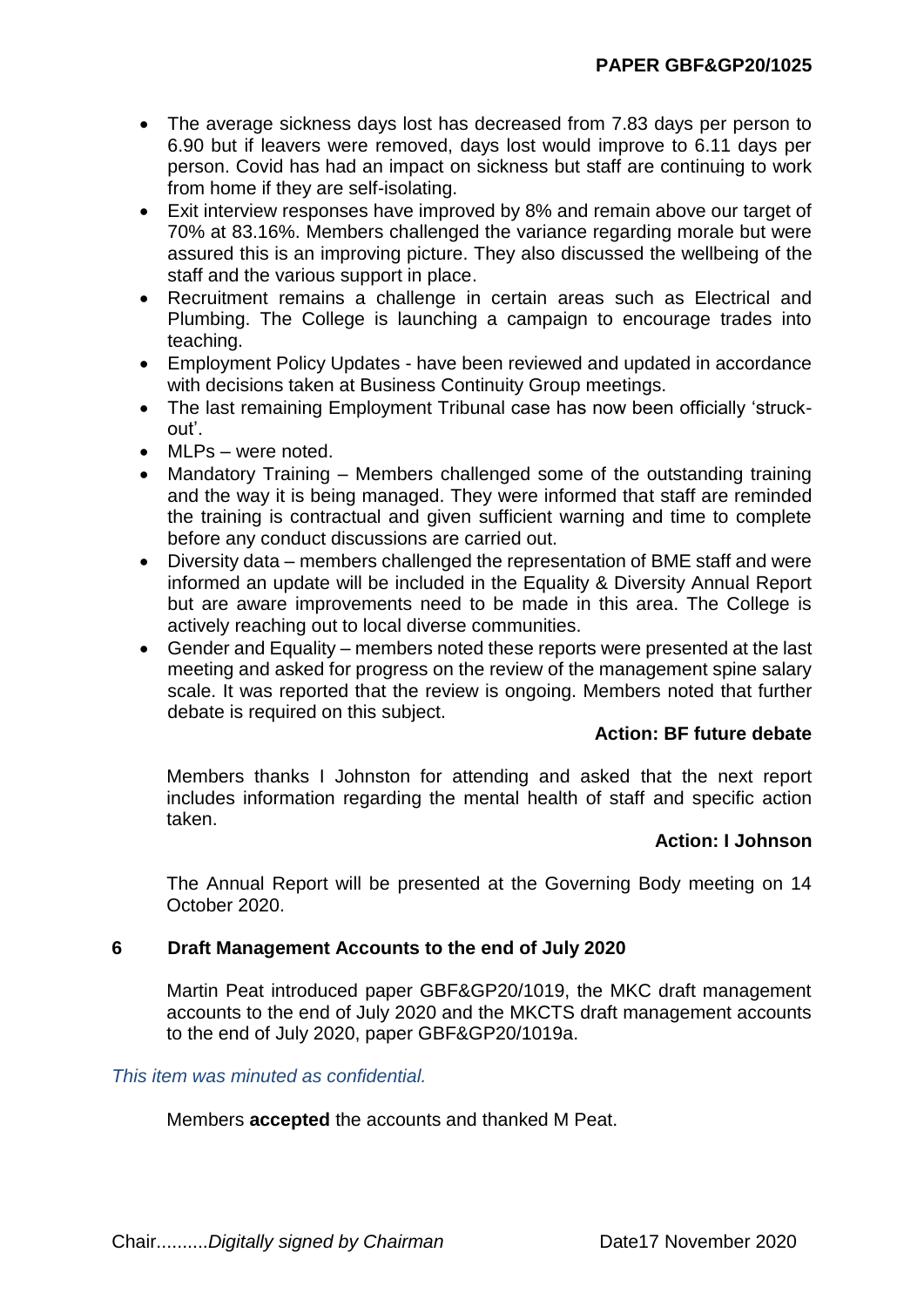## **7 Student Enrolment – Financial Impact - Paper GBF&GP20/1020**

Martin Peat informed the Committee of the latest student enrolment figures and summarised the financial impact for discussion.

*This item was minuted separately as confidential.*

Members **accepted** the report and thanked M Peat and the Executive.

*Neil Davies left the meeting.*

## **8 Policies for Approval:**

Finance Regulations & Procedures 2020/21 GBF&GP20/1021. M Peat reminded members that the financial regulations have previously been set for the College and it was identified that the subsidiary also needed to have College approved financial regulations. The revised set presented as paper GBF&GP20/1021, have been reviewed and commented upon by the Managing Director and Commercial Director of MKCTS. As previously minuted this will be bought forward when the strategy around the Group is agreed.

## **Action: BF 2021**

ICT Policy 2021/22 GBF&GP20/1022 – *Paul Hogben joined the meeting* to present the policy. He noted changes from the previous policy were identified on the document by colour coding. Alignment has been made with MKCTS as they share the College infrastructure and the policy shows the clear division of accountability. Changes have aligned this Policy with the Data Protection and GDPR policies.

Members also discussed the recent purchase of devices for students to use for remote learning.

There were no concerns were raised and members **approved** the ICT Policy for **recommendation** to the Governing Body.

#### **Action: C Reeves**

## **Recommendation to Governing Body:**

 $\bullet$  ICT Policy 2021/22 GBF&GP20/1022 – approved.

Members **approved** the policy for recommendation to the Governing Body.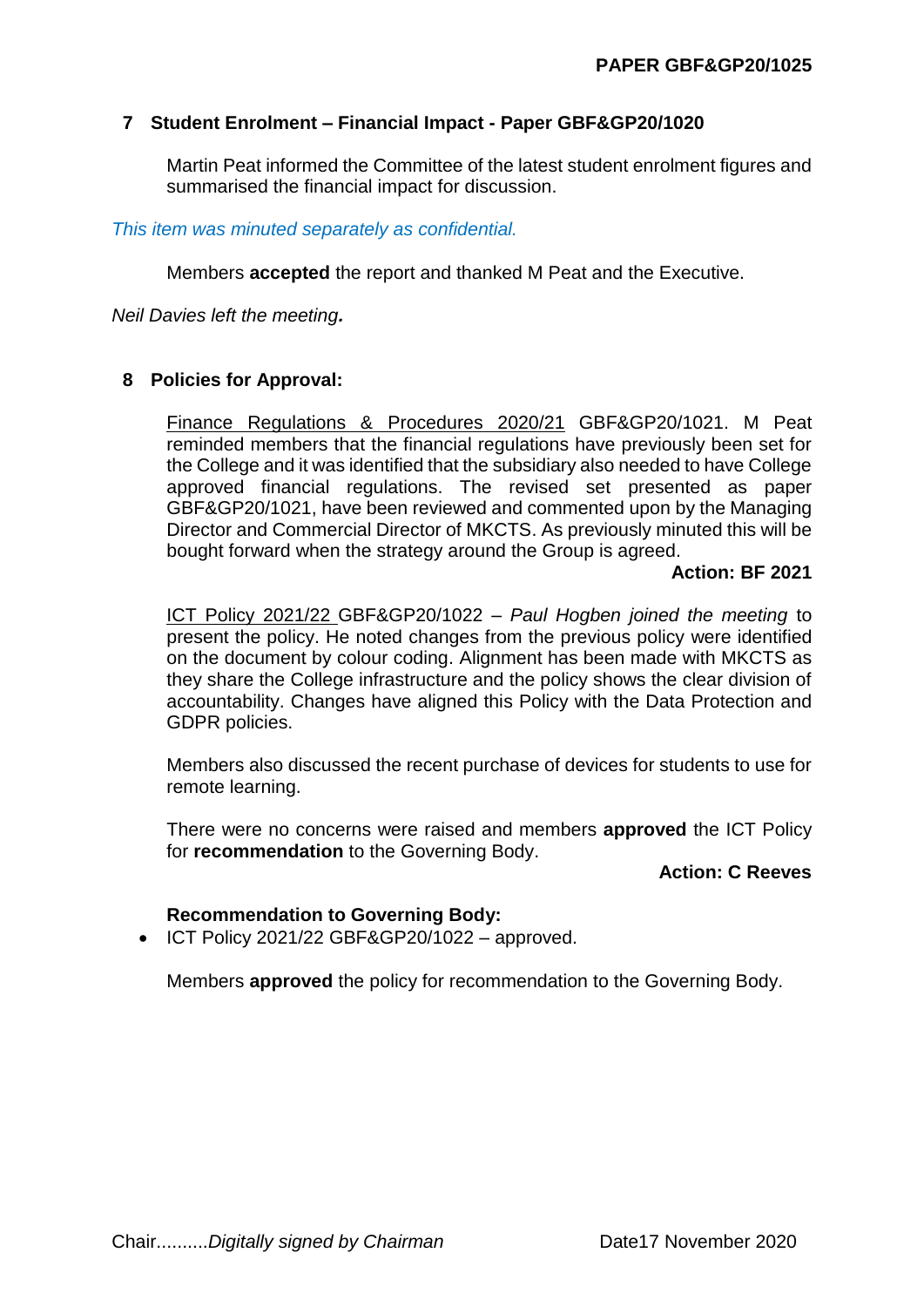## **Update from Standing Items:-**

## **9 Contracted Out Provision – Paper GBF&GP20/1023**

Martin Peat introduced paper GBF&GP20/1023 on behalf of the author J Watt.

The report provided Governors with an update on the activities of the contracted out partnership delivery for 2019 – 2020. Governors noted the contents of the report and the performance of contracted out provision.

Members noted Annex B, which illustrates the performance to date. The data is based on the R13 return which covers performance until 31 July 2020. The forecast income is based on income generated to date and the value of outstanding achievements. £206,166 will be paid based on non-delivery as per ESFA guidance in March 2020 as a result of college closure due to COVID.

As the College has only one subcontractor, it was suggested that for future meetings, financial information regarding provision is included in the management accounts and the reporting of quality reviews and performance will be presented to the QTL Committee. Members agree this proposal.

#### **Action: M Peat/J Watt/Clerk**

Members **noted** the report.

## **10 Estates & Facilities MLPs paper GBF&GP20/1024**

Martin Peat introduced paper GBF&GP20/1024 on behalf of the author.

Members noted little change but recognised the author, Laura Smith is central to the Covid safety measures and Health and Safety of the College. She plans to add a narrative to future MLPs and to focus on the College's suitability.

Members **noted** the MLPs with no concerns.

#### **11 Risk Register Review**

M Peat assured members that all the F&GP risks had been addressed in the meeting papers.

#### **12 Any Other Business**

The draft agenda for 17 November 2020 was discussed and amended to reflect discussion during the meeting.

Members welcomed a discussion regarding Cash Utilisation but were mindful that this may need to occur after the Group strategy is finalised. It was agreed a provisional discussion will take place at the next meeting.

**Action: Clerk**

Chair..........*Digitally signed by Chairman* Date17 November 2020